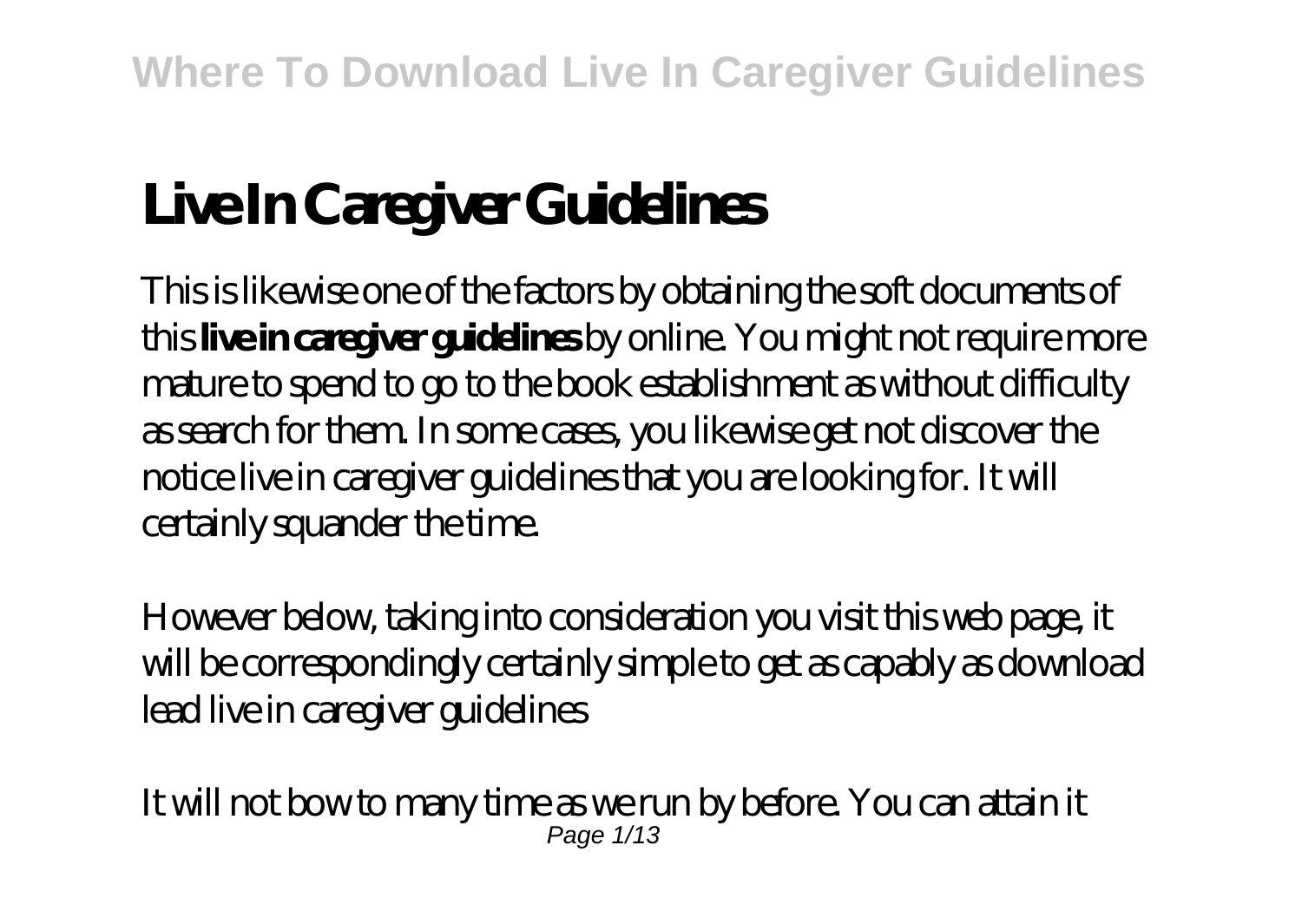while decree something else at home and even in your workplace. thus easy! So, are you question? Just exercise just what we have enough money under as skillfully as evaluation **live in caregiver guidelines** what you afterward to read!

From romance to mystery to drama, this website is a good source for all sorts of free e-books. When you're making a selection, you can go through reviews and ratings for each book. If you're looking for a wide variety of books in various categories, check out this site.

**Caregiver Partners | CMS** New rules for federal live-in caregivers program. By Debra Black Staff Page 2/13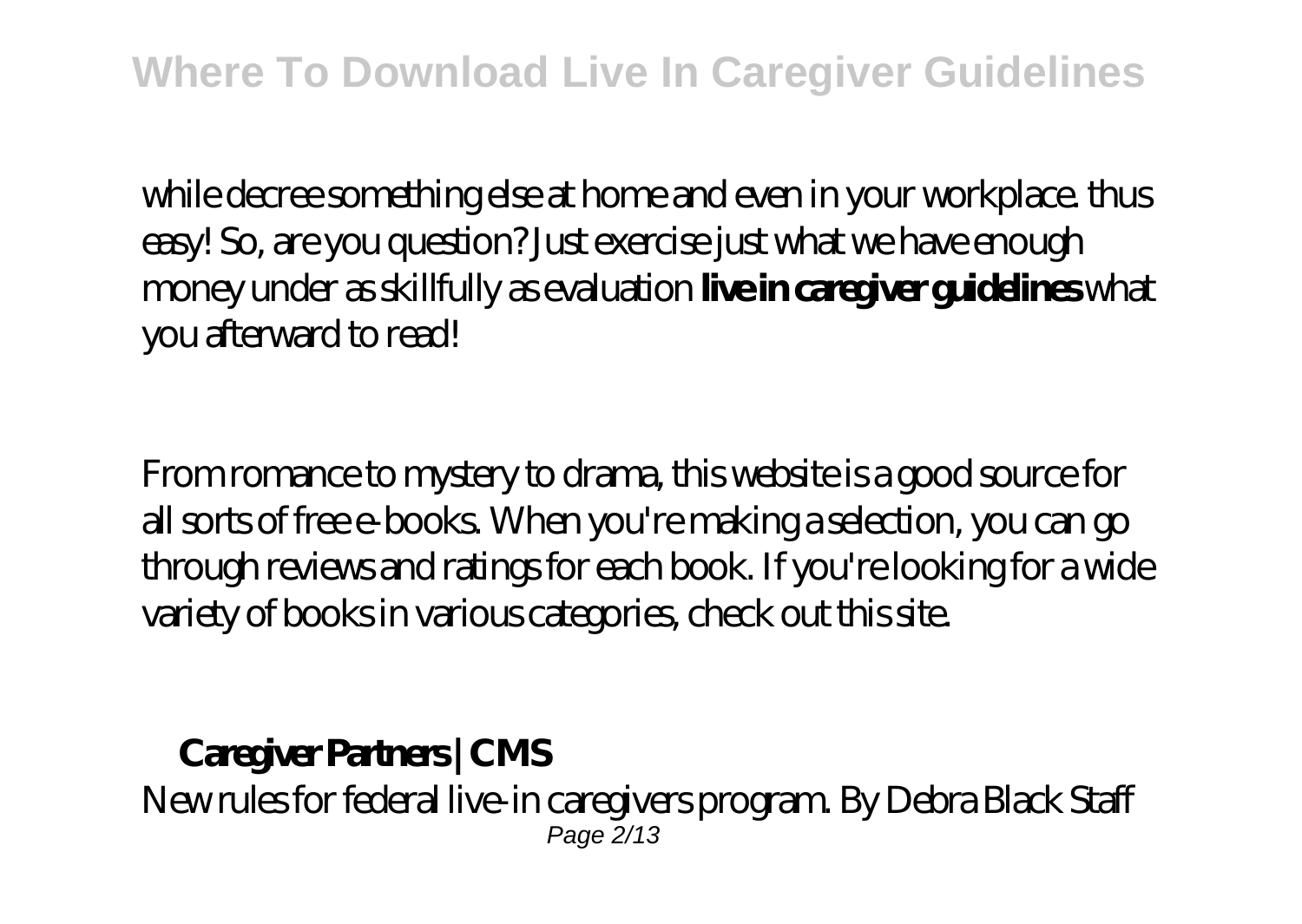Reporter. ... "The pathway to permanent residency has been revoked," says Velasco, a former caregiver herself.

## **National Guidelines for a Comprehensive Service System to ...** A variety of programs can alleviate some of the financial burden of caregiving and make life a little easier. Your chances of getting paid to be a family caregiver are best if you are caring for a U.S. military veteran or for someone eligible for Medicaid, but other possibilities exist.

#### **"The Caregiver's Handbook" - Long Term Care Link**

Federal government tightens live-in caregiver regulations. ... employers who fail to comply with regulations will be banned from hiring another live-in caregiver for a two-year period after they have been found to Page 3/13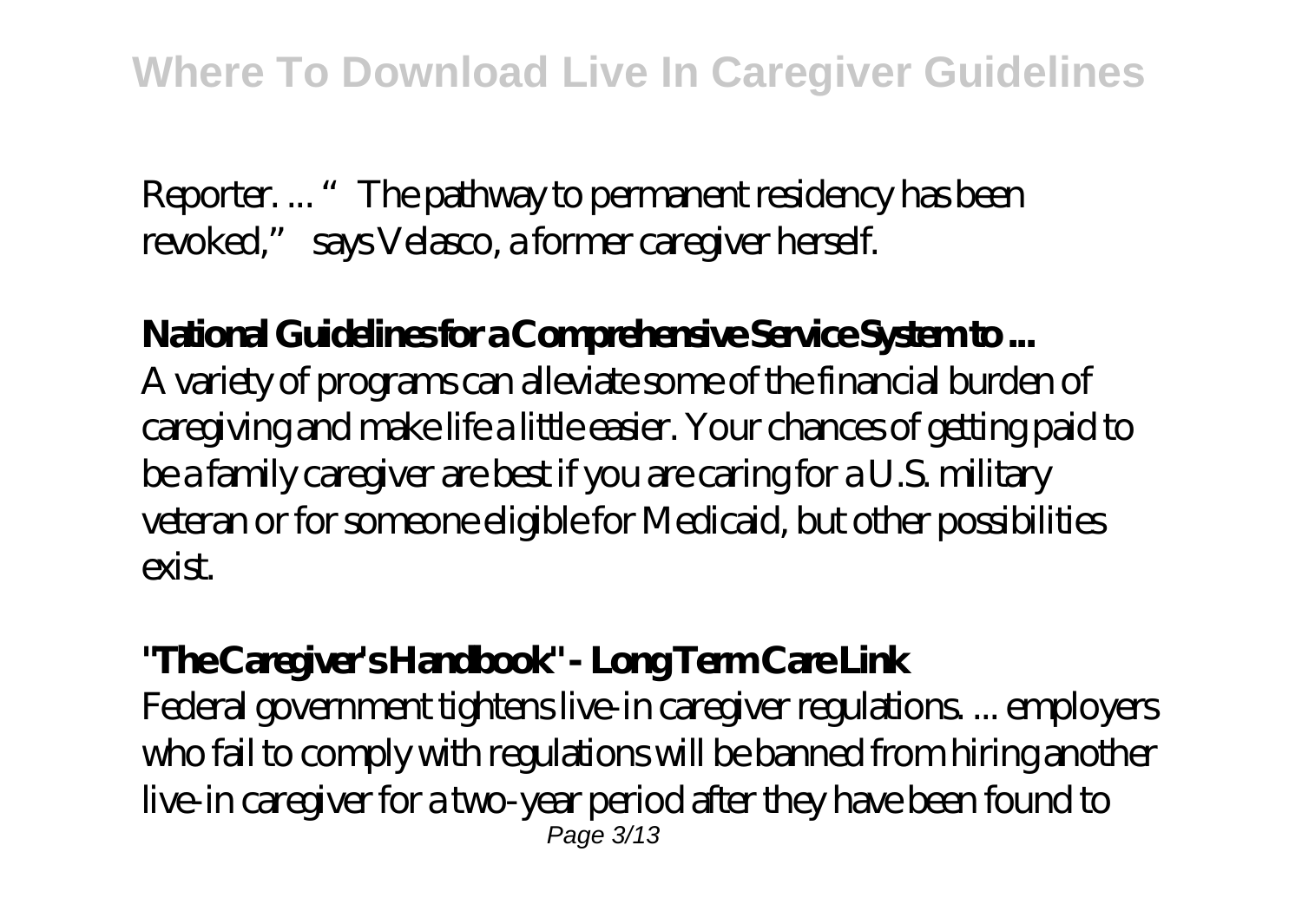have breached conditions of the program. ... Policies and Guidelines ...

## **Average Live-In Caregiver Hourly Pay - PayScale**

The caregiver, when possible, should not be someone who is at higher risk for severe illness from COVID-19. Use a separate bedroom and bathroom. If possible, have the person who is sick stay in their own "sick room" or area and away from others. If possible, have the person who is sick use a separate bathroom.

## **Live-In Caregiver Program: about the process - Canada.ca** The average hourly pay for a Live-In Caregiver is \$12.12. Visit PayScale to research live-in caregiver hourly pay by city, experience, skill, employer and more.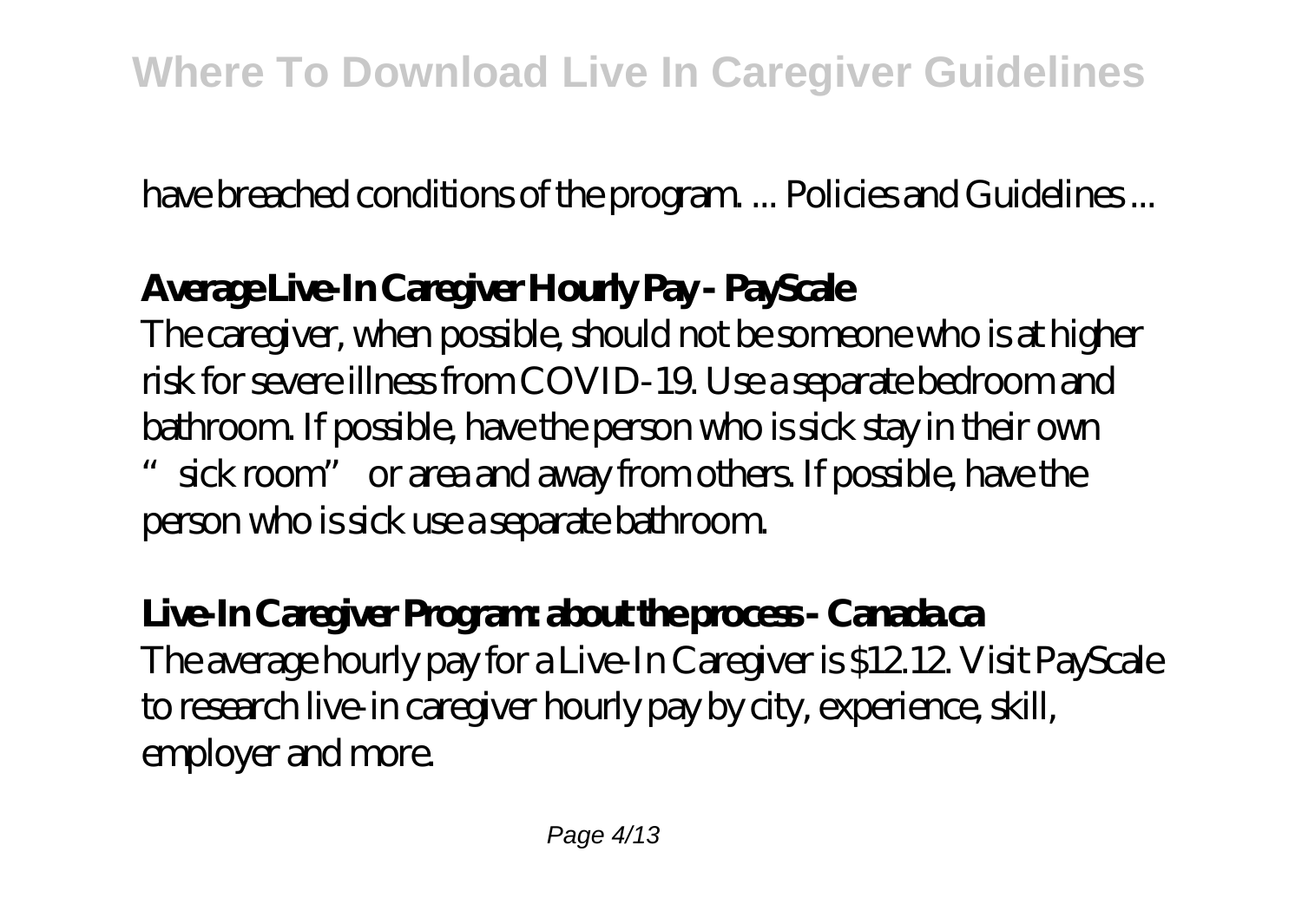## **Hiring a Live-In Caregiver: What You Need to Know - Kindly ...** About the process. The Live-in Caregiver Program is closed to new applicants. You can only hire a caregiver through the program if you have:. found a caregiver who already has a work permit in the Live-in Caregiver Program and who is looking for a new employer, and been approved for a Labour Market Impact Assessment (LMIA) that shows the caregiver has agreed to live in your home

**How to Receive Pay when Becoming a Family Caregiver - AARP** The quality of life (QoL) of informal caregivers can be adversely affected by a number of factors. This issue, however, has not been well explored for carers of people with Parkinson's (PwP), with research largely restricted to the assessment of caregiver burden and caregiver strain.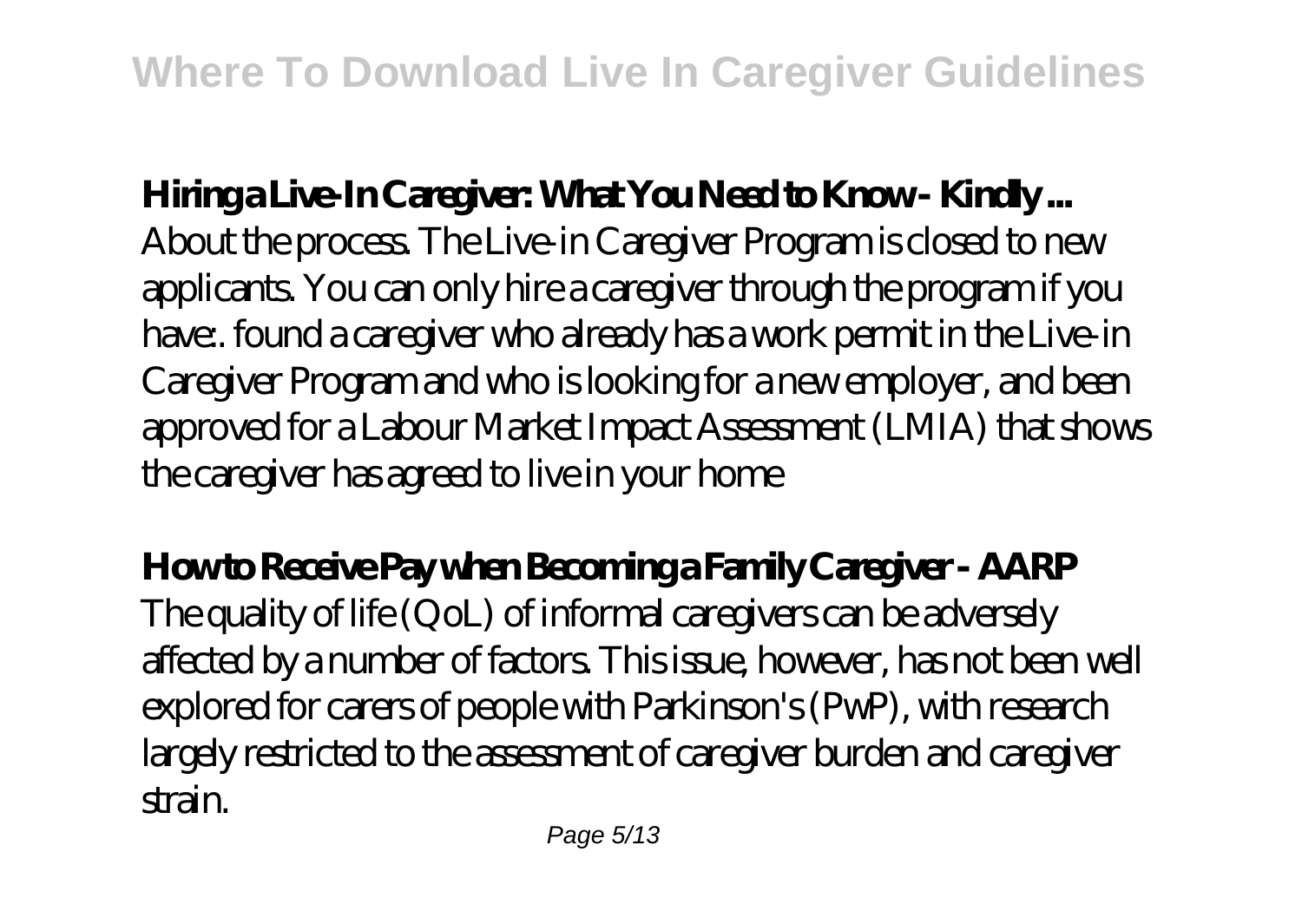# **Factors Influencing Quality of Life in Caregivers of ...**

En español | Family caregivers cannot do all things all the time. Recognizing when you need outside help is good for you, and for your loved one, too. More than 2.3 million U.S. workers provide in-home personal and health care for older adults and people with disabilities, a labor force that has more than doubled since 2007, according to PHI, a New York–based nonprofit advocacy group that ...

#### No, a Live-in Caregiver Doesn't Work 24/7 & Five Other Key ...

Caregiver's Self-Rating Scale: Below is a scale to evaluate your level of caregiving. It has been adapted from an article in Co-op Networker; Caregiver of Older Persons by Judy Bradley. It is an excellent effort to provide some guidelines for caregivers and to evaluate your level of Page  $6/13$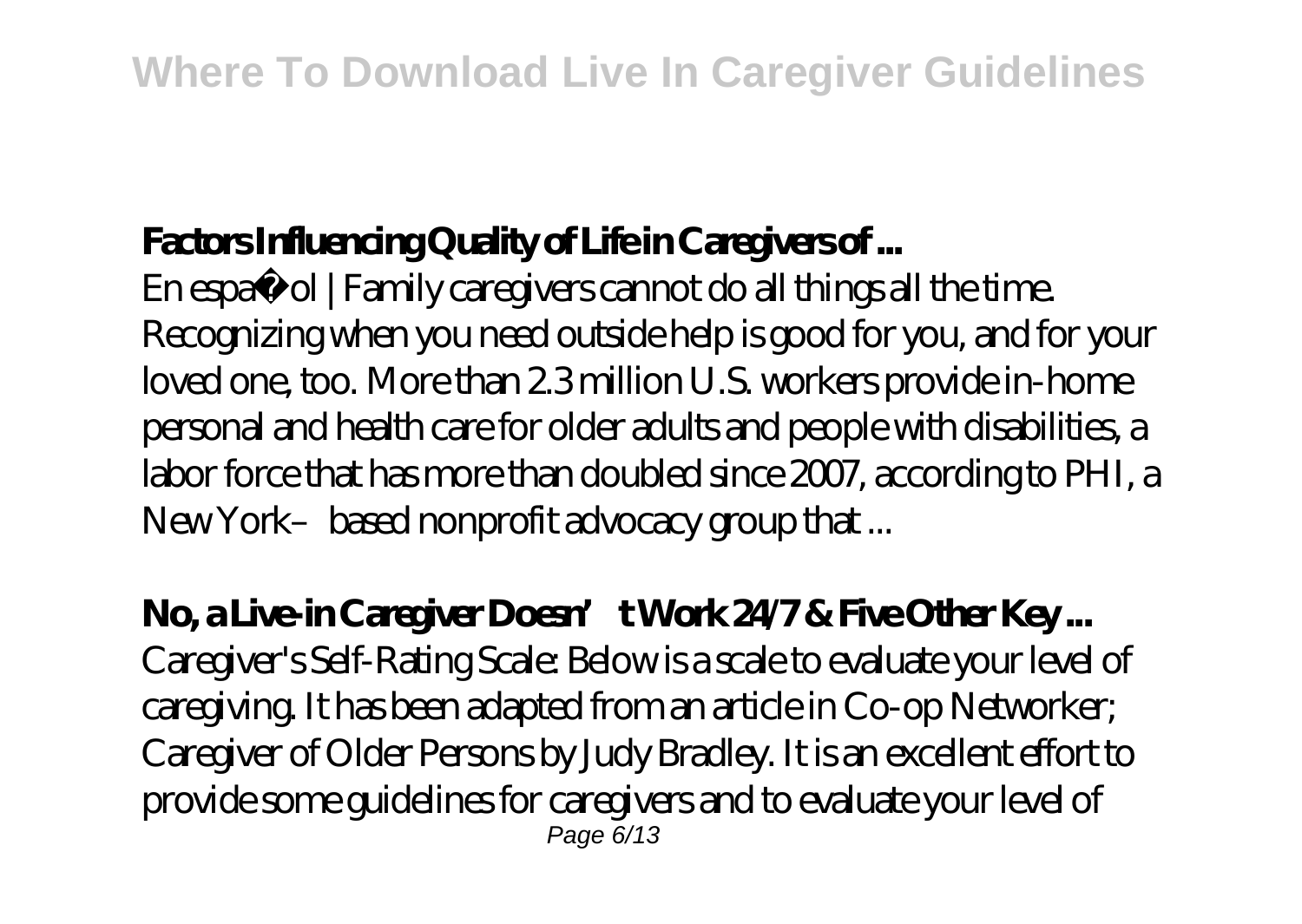care and value wich you give your care-receiver and yourself.

#### **Live In Caregiver Guidelines**

There are immense benefits of hiring a "Live-In" caregiver. We are here to help you distinguish between live-in care and 24 hour care, the costs and advantages of live-in care, how to hire a live-in caregiver, guidelines of employing a caregiver, proper vetting of a caregiver, what to include in a written care plan, and more.

#### **COVID19 - Caring for someone at home | CDC**

You may be eligible to apply for permanent residence in Canada after you have had the following work experience under the Live-in Caregiver Program:. 24 months of authorized full-time live-in Page 7/13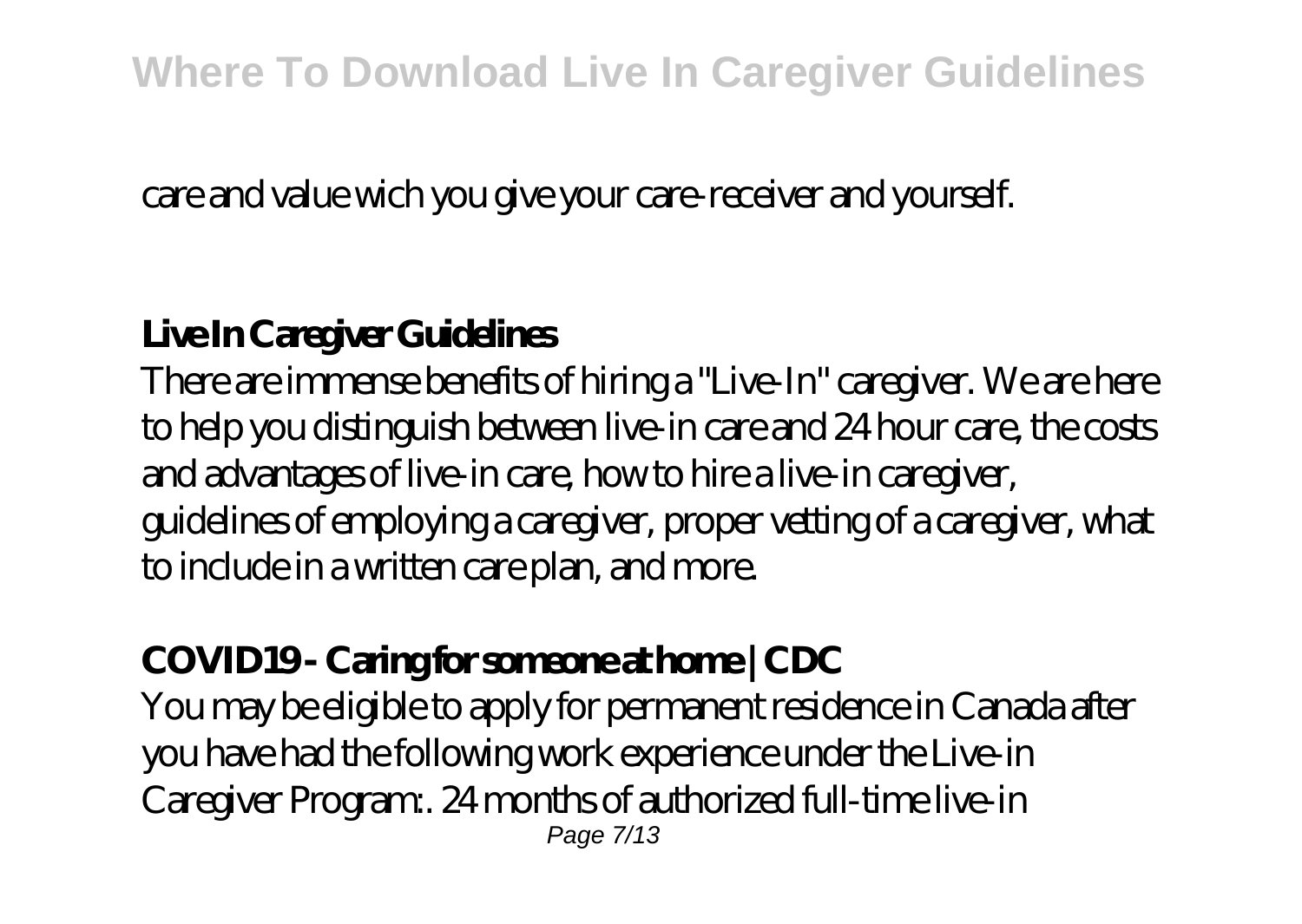employment, or ; 3,900 hours of authorized full-time employment. You can complete these hours within a minimum of 22 months.

## **Caregiver Program - cic.gc.ca**

However, the denial of a particular live-in caregiver should not result in denying you permission to select another live-in caregiver. A housing provider also may want to give the preferred live-in caregiver a chance to appeal the denial because there are situations when background checks are inaccurate, such as for someone with a

#### **Employment Contract Template LIVE-IN CAREGIVER EMPLOYER ...**

With a unique service like LeanOnWe, you get all of that PLUS you view a caregiver's professional video and online resume so the choice Page 8/13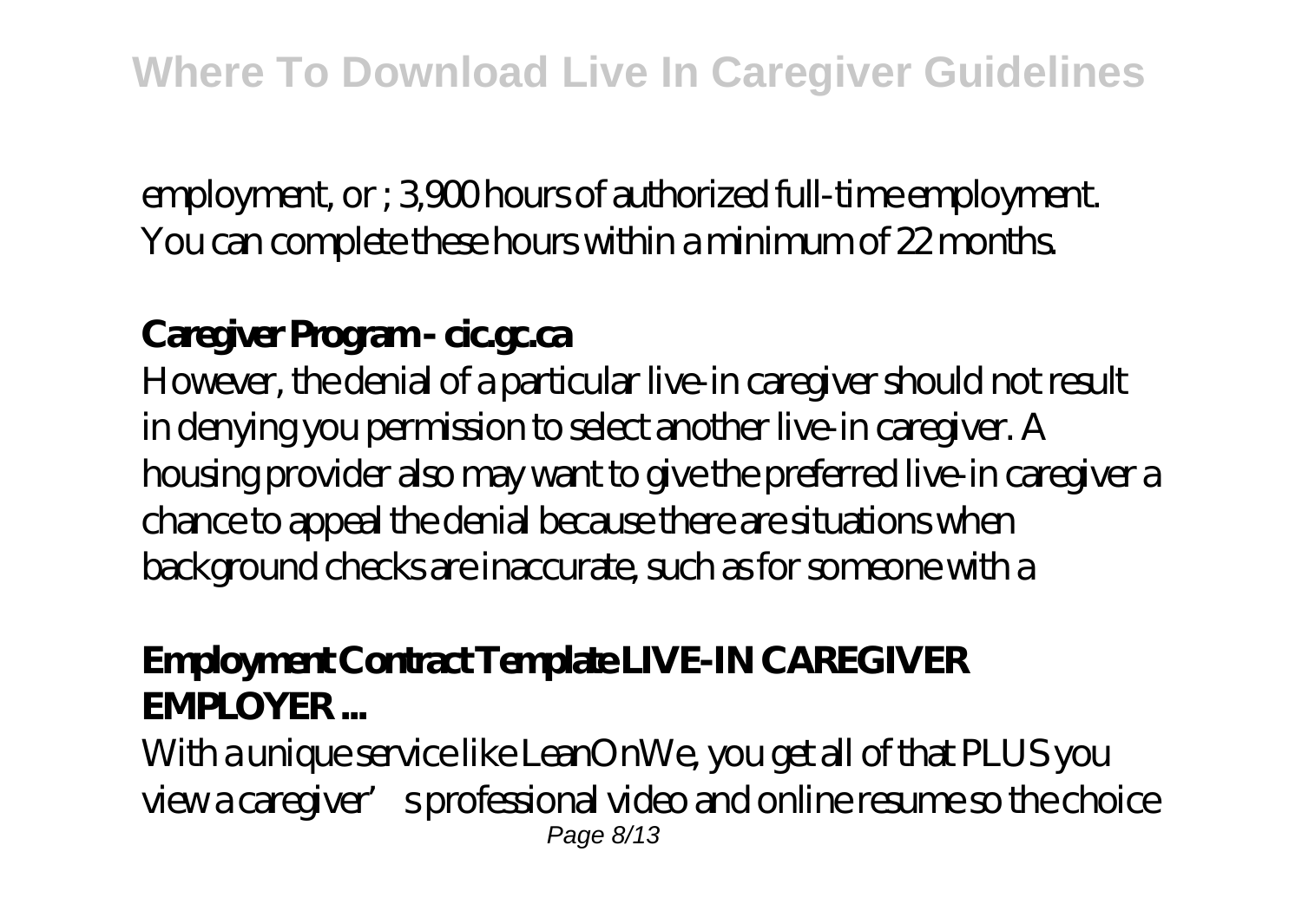of which pre-screened and highly recommended caregiver to hire on your own is always yours. Myth #4: A live-in caregiver works 24/7.

**Using Live In Caregivers as an Alternative to Assisted Living** Live-In Nanny Guidelines For nannies who opt for live-in positions, they quickly learn that the most difficult part of the job isn't caring for the children, but instead is learning to fit into their work family's life and become a member of their household.

## **New rules for federal live-in caregivers program | The Star**

Under the Live-in Caregiver Program, only work that has been completed in Canada under a valid work permit is considered toward the live-in caregiver's work requirement for permanent residence. Any work completed outside Canada will not be counted. Page  $9/13$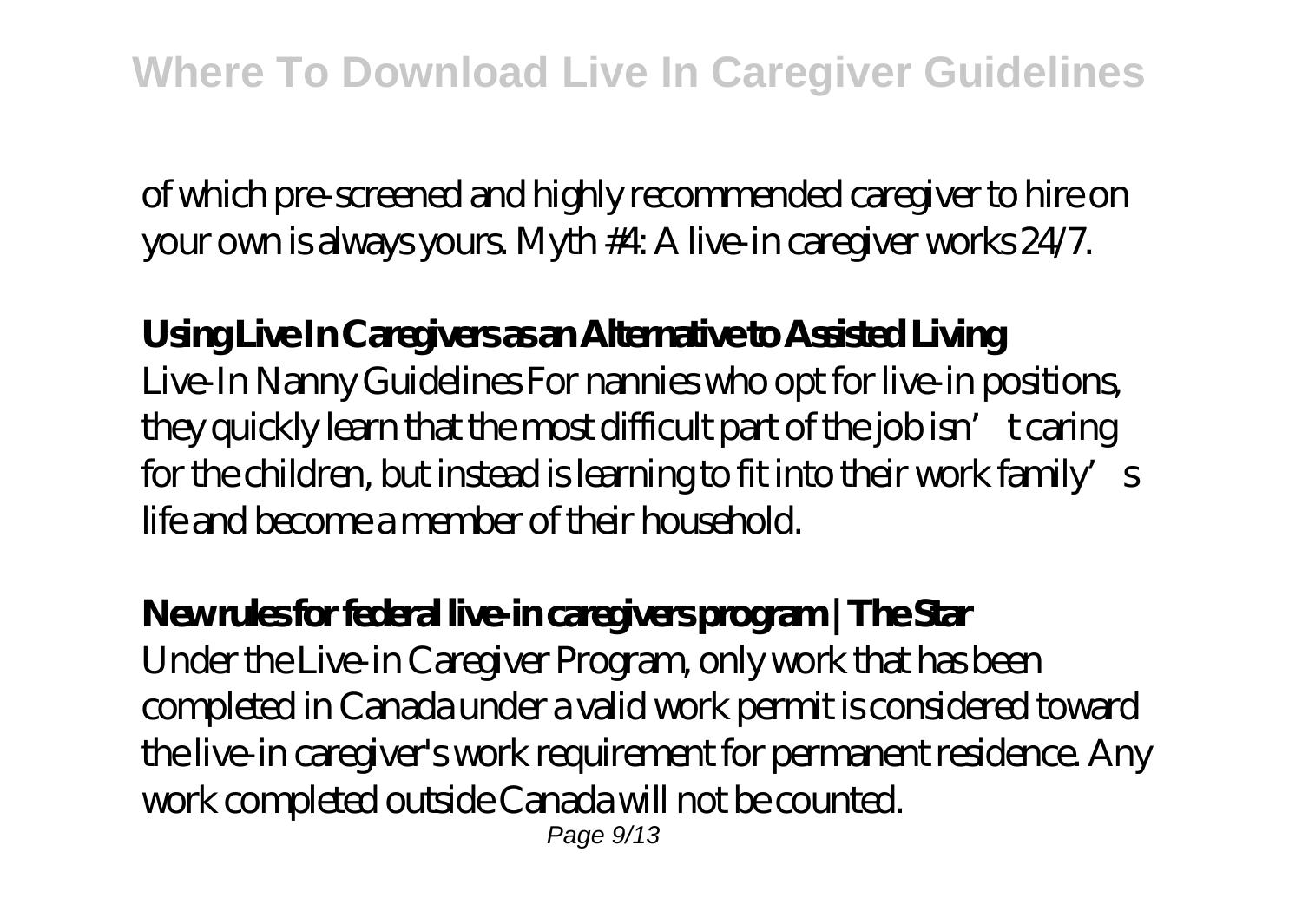## **Federal government tightens live-in caregiver regulations**

Live-in caregiver pay varies slightly based on the type of individual cared for and the specific skills necessary for care. Home health aides, who have some medical training and can perform tasks like changing bandages, earned an average of \$10.96 per hour, or \$22,790, in California in May 2010, according to the Bureau of Labor Statistics.

## Become a permanent resident – Live-in Caregivers - Canada ca

Can I change employers under the Live-in Caregiver Program? Working conditions. As a temporary worker, what can I do if my employer is treating me unfairly? Can my family come to Canada with me if I am a live-in caregiver? What is abuse? Can my employer deport me? Open Work Permit. I' ma live-in caregiver and I' m ready to Page 10/13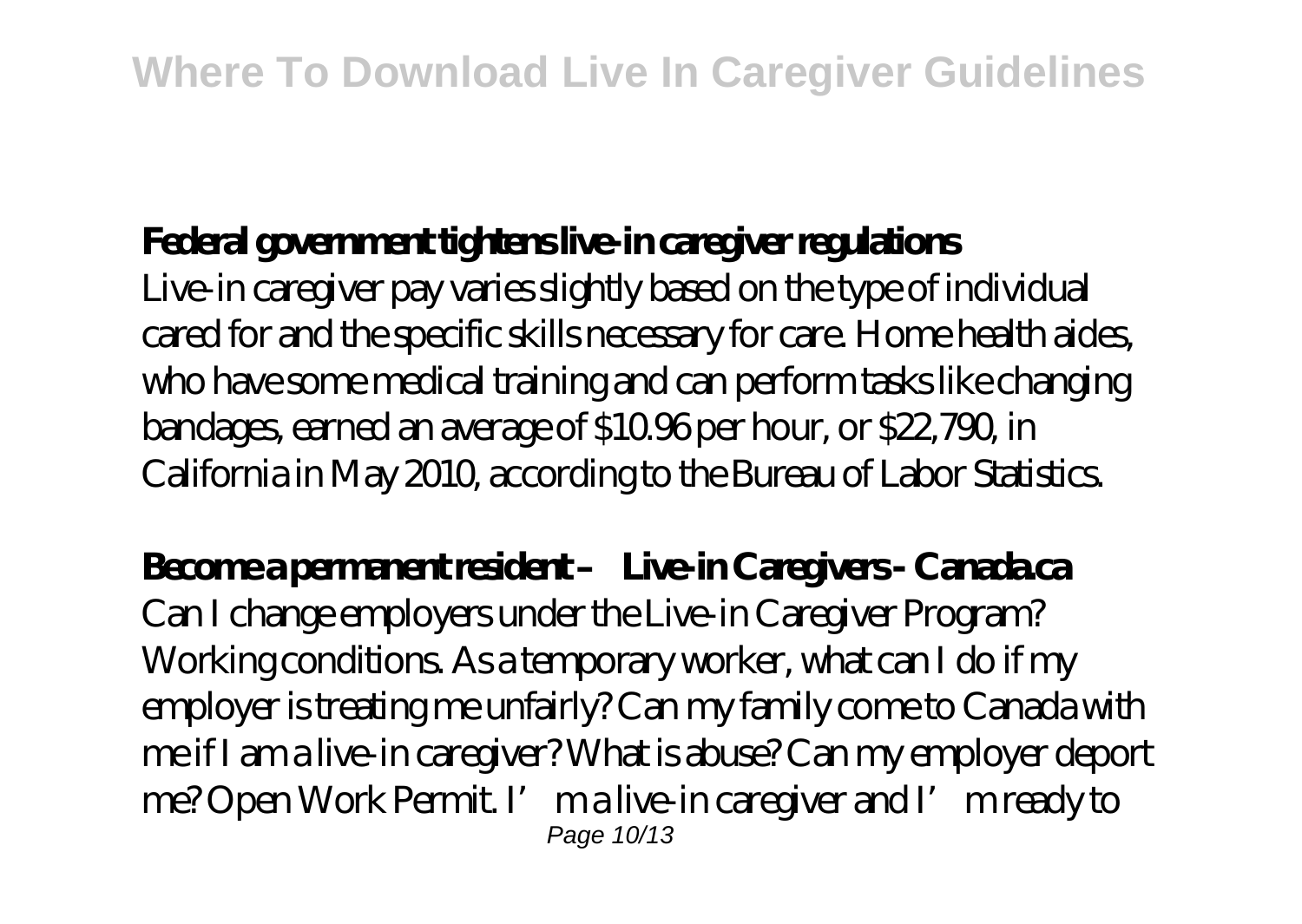# **Where To Download Live In Caregiver Guidelines**

apply for ...

## **LIVE-IN CAREGIVERS FOR TENANTS WHO ARE PERSONS WITH ...**

2 National Guidelines for a Comprehensive Service System to Support Family Caregivers of Adults with Mental Health Problems and Illnesses Executive Summary This document, National Guidelines for a Comprehensive Service System to Support Family Caregivers of Adults with Mental Health Problems and Illnesses (Guidelines), was spearheaded by the Family Caregivers Advisory Committee (FCAC) of the ...

# **Live-In Nanny Guidelines | Live-In Nanny**

CMS hosts a quarterly Caregiver Workgroup meeting. It includes a Page 11/13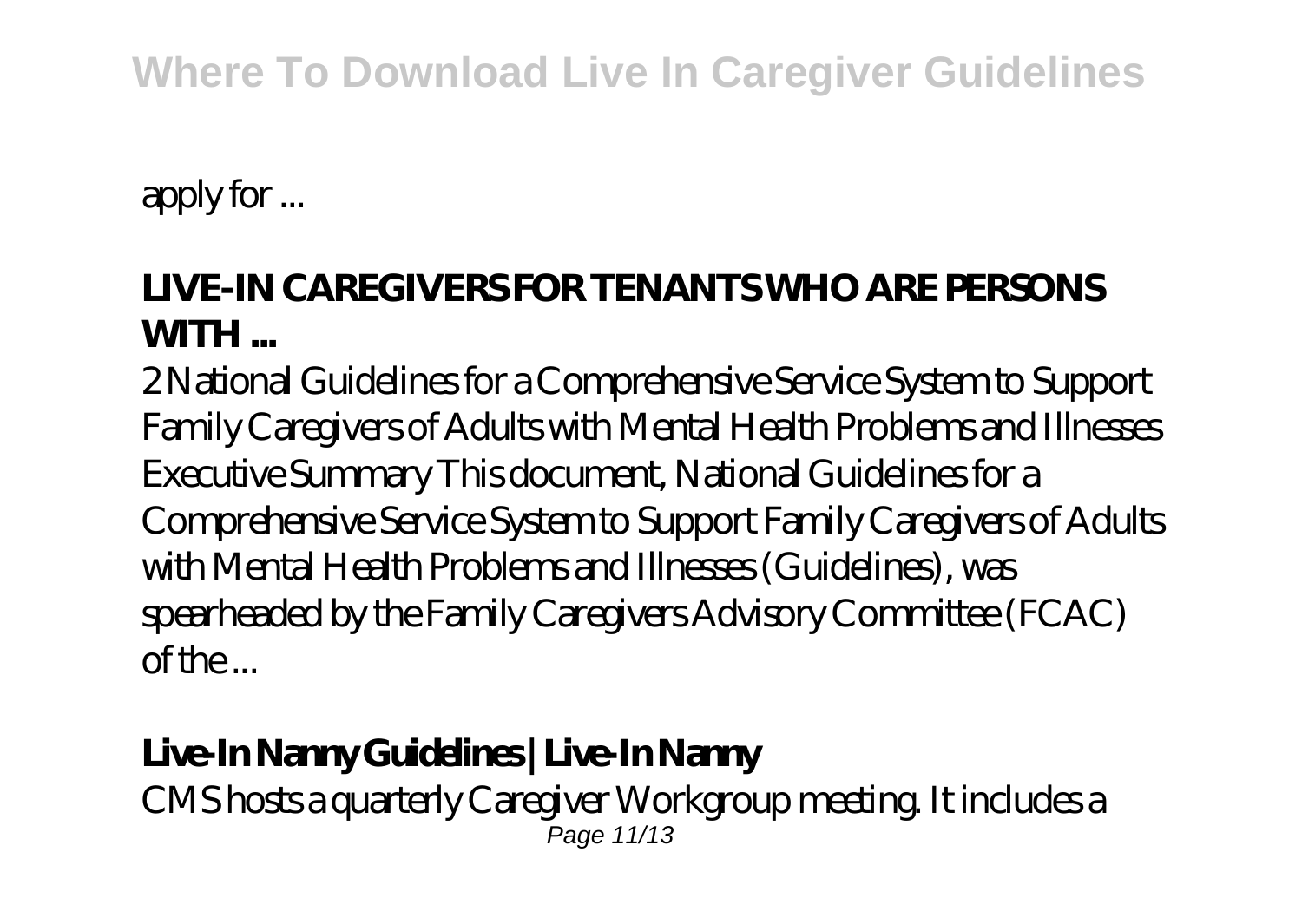cross-section of organizations such as caregiver organizations, aging network organizations, Federal Agencies, disease specific organizations, employers, and others. \*\*The next quarterly Caregiver Workgroup meeting is scheduled for Wednesday, May 20, 2020 from 9am-11am ET via webinar.

## **How to Find and Hire a Caregiver or Home Care Worker - AARP** Live in caregivers provide a nice workaround to this problem. By hiring a live in caregiver, the elderly individual or couple can remain in their home. As long as they remain in their home, they can receive a portion of their home equity in cash each month, which can then be used to pay for their live in caregiver.